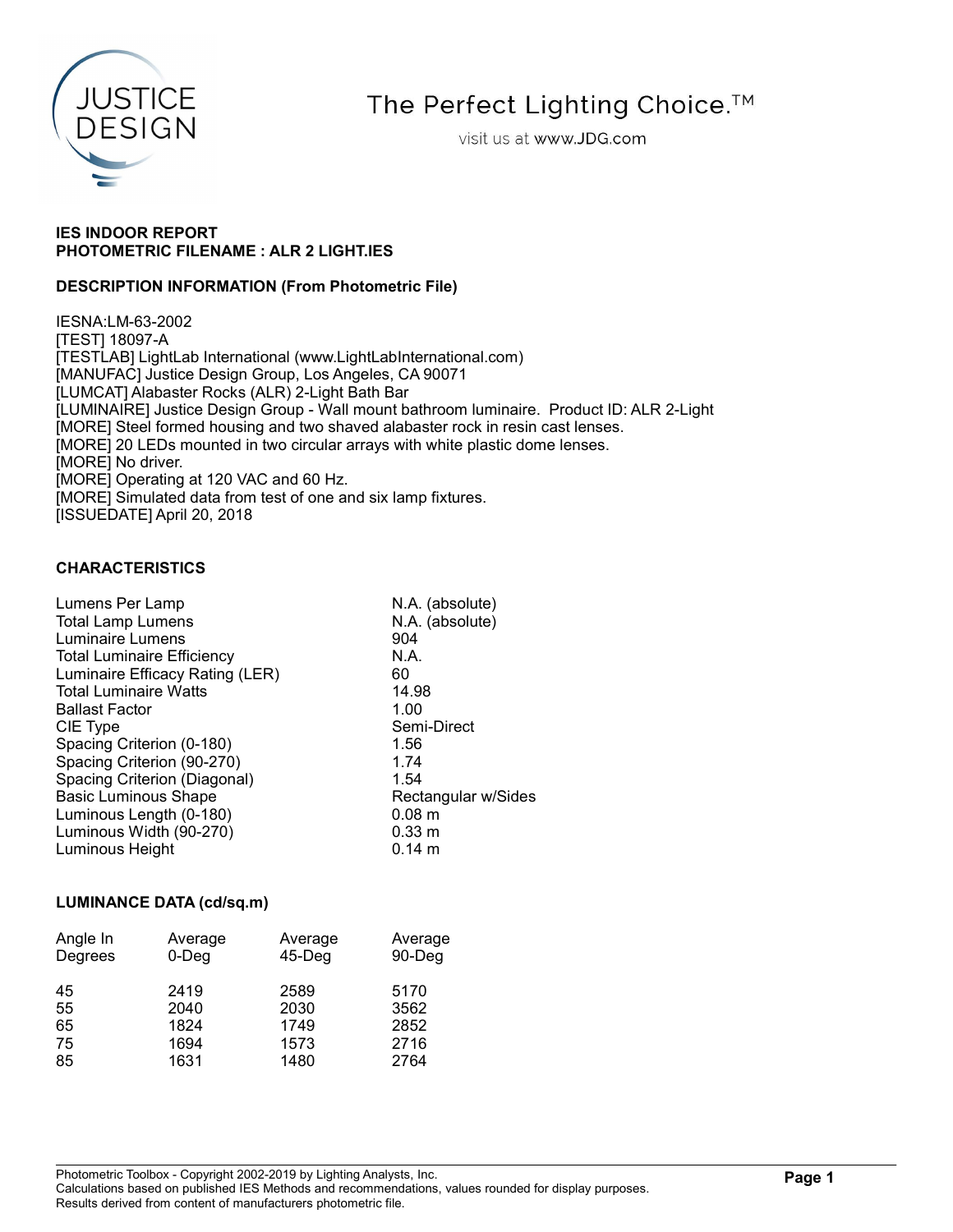#### CANDELA TABULATION

|              | 0.0                | 22.5               | 45.0               | 67.5               | 90.0               | 112.5              | 135.0              | 157.5              | 180.0              |
|--------------|--------------------|--------------------|--------------------|--------------------|--------------------|--------------------|--------------------|--------------------|--------------------|
| 0.0          | 141.679            | 141.679            | 141.679            | 141.679            | 141.679            | 141.679            | 141.679            | 141.679            | 141.679            |
| 0.5          | 140.307            | 140.716            | 141.255            | 141.320            | 141.777            | 142.349            | 142.790            | 142.822            | 142.839            |
| 1.0          | 140.667            | 141.140            | 141.369            | 141.467            | 141.957            | 142.871            | 143.573            | 143.851            | 144.063            |
| 1.5          | 141.793            | 142.071            | 142.071            | 141.826            | 142.430<br>142.985 | 143.622            | 144.651            | 145.304            | 145.566            |
| 2.0          | 143.051            | 143.165            | 143.083            | 142.381            |                    | 144.439            | 145.909            | 146.921            | 147.248            |
| 2.5          | 144.586            | 144.684            | 144.259            | 143.214            | 143.688            | 145.419            | 147.329            | 148.701            | 149.077            |
| 3.0          | 146.415<br>148.260 | 146.105<br>147.819 | 145.566<br>147.019 | 144.194<br>145.190 | 144.406<br>145.239 | 146.431<br>147.476 | 148.930            | 150.465<br>152.310 | 150.971<br>153.110 |
| 3.5          | 150.171            | 149.713            | 148.374            | 146.300            | 146.072            | 148.701            | 150.416<br>152.065 | 154.188            | 154.972            |
| 4.0<br>4.5   | 152.098            | 151.428            | 149.942            | 147.346            | 146.970            | 149.926            | 153.665            | 156.147            | 157.062            |
| 5.0          | 153.910            | 153.388            | 151.461            | 148.472            | 147.819            | 151.134            | 155.168            | 157.944            | 159.038            |
| 5.5          | 155.739            | 155.102            | 152.979            | 149.730            | 148.750            | 152.343            | 156.817            | 159.936            | 160.997            |
| 6.0          | 157.846            | 156.997            | 154.531            | 150.938            | 149.681            | 153.649            | 158.548            | 161.912            | 163.284            |
| 6.5          | 159.740            | 158.826            | 156.196            | 152.114            | 150.546            | 154.890            | 160.165            | 163.823            | 165.096            |
| 7.0          | 161.634            | 160.589            | 157.764            | 153.371            | 151.542            | 156.147            | 161.896            | 165.815            | 167.187            |
| 7.5          | 163.512            | 162.565            | 159.364            | 154.612            | 152.522            | 157.454            | 163.627            | 167.758            | 169.211            |
| 8.0          | 165.292            | 164.378            | 161.014            | 155.805            | 153.502            | 158.744            | 165.260            | 169.652            | 171.155            |
| 8.5          | 167.121            | 166.256            | 162.598            | 157.062            | 154.400            | 160.050            | 166.974            | 171.547            | 173.098            |
| 9.0          | 169.179            | 168.003            | 164.214            | 158.319            | 155.445            | 161.340            | 168.738            | 173.376            | 175.041            |
| 9.5          | 171.106            | 169.816            | 165.864            | 159.544            | 156.507            | 162.663            | 170.257            | 175.156            | 176.985            |
| 10.0         | 172.951            | 171.710            | 167.431            | 160.818            | 157.421            | 163.888            | 171.890            | 177.132            | 178.895            |
| 10.5         | 174.780            | 173.702            | 169.081            | 162.141            | 158.401            | 165.211            | 173.588            | 178.944            | 180.822            |
| 11.0         | 176.870            | 175.417            | 170.665            | 163.398            | 159.381            | 166.517            | 175.156            | 180.757            | 182.733            |
| 11.5         | 178.830            | 177.246            | 172.216            | 164.770            | 160.377            | 167.823            | 176.805            | 182.504            | 184.513            |
| 12.0         | 180.642            | 179.124            | 173.866            | 166.027            | 161.373            | 169.130            | 178.405            | 184.382            | 186.358            |
| 12.5         | 182.128            | 180.806            | 175.580            | 167.252            | 162.337            | 170.485            | 179.973            | 186.015            | 188.171            |
| 13.0         | 183.174            | 182.455            | 177.099            | 168.526            | 163.267            | 171.743            | 181.557            | 187.811            | 189.787            |
| 13.5         | 183.827            | 183.761            | 178.781            | 169.767            | 164.280            | 173.065            | 183.092            | 189.461            | 191.143            |
| 14.0         | 184.039            | 184.594            | 180.283            | 170.910            | 165.260            | 174.290            | 184.594            | 190.963            | 192.041            |
| 14.5         | 184.545            | 185.280            | 181.867            | 172.200            | 166.125            | 175.548            | 186.080            | 192.188            | 192.531            |
| 15.0         | 184.921            | 185.721            | 183.353            | 173.441            | 167.203            | 176.789            | 187.648            | 193.070            | 192.743            |
| 15.5         | 185.297            | 186.064            | 184.774            | 174.698            | 168.183            | 177.964            | 189.069            | 193.413            | 192.678            |
| 16.0         | 185.427            | 186.505            | 185.982            | 175.939            | 169.016            | 179.222            | 190.489            | 193.625            | 192.580            |
| 16.5         | 185.590            | 186.554            | 187.076            | 177.099            | 169.914            | 180.430            | 191.943            | 193.592            | 192.351            |
| 17.0         | 185.607<br>185.819 | 186.668<br>186.913 | 188.024<br>188.775 | 178.275<br>179.499 | 170.975<br>171.824 | 181.557<br>182.684 | 193.233<br>194.343 | 193.429<br>193.249 | 192.008<br>191.878 |
| 17.5<br>18.0 | 185.705            | 186.881            | 189.248            | 180.626            | 172.722            | 183.892            | 195.339            | 192.939            | 191.437            |
| 18.5         | 185.819            | 186.864            | 189.657            | 181.769            | 173.670            | 184.986            | 195.960            | 192.645            | 190.996            |
| 19.0         | 185.786            | 186.946            | 189.836            | 182.912            | 174.584            | 186.146            | 196.303            | 192.318            | 190.571            |
| 19.5         | 185.541            | 186.701            | 189.967            | 184.072            | 175.499            | 187.207            | 196.434            | 191.959            | 190.081            |
| 20.0         | 185.231            | 186.636            | 190.016            | 185.101            | 176.364            | 188.367            | 196.368            | 191.469            | 189.689            |
| 20.5         | 184.970            | 186.489            | 190.000            | 186.244            | 177.327            | 189.412            | 196.189            | 191.045            | 189.118            |
| 21.0         | 184.366            | 186.080            | 189.934            | 187.272            | 178.209            | 190.506            | 195.927            | 190.555            | 188.579            |
| 21.5         | 184.039            | 185.672            | 189.804            | 188.350            | 179.124            | 191.584            | 195.584            | 189.951            | 188.040            |
| 22.0         | 183.713            | 185.362            | 189.591            | 189.330            | 180.038            | 192.563            | 195.225            | 189.395            | 187.338            |
| 22.5         | 183.174            | 184.823            | 189.379            | 190.261            | 180.969            | 193.608            | 194.866            | 188.709            | 186.505            |
| 23.0         | 182.651            | 184.186            | 189.150            | 191.077            | 181.835            | 194.523            | 194.360            | 187.991            | 185.819            |
| 23.5         | 181.900            | 183.435            | 188.693            | 191.649            | 182.602            | 195.486            | 193.788            | 187.305            | 184.888            |
| 24.0         | 181.181            | 182.651            | 188.285            | 192.139            | 183.517            | 196.385            | 193.233            | 186.374            | 183.941            |
| 24.5         | 180.561            | 182.014            | 187.811            | 192.563            | 184.317            | 197.266            | 192.612            | 185.346            | 183.092            |
| 25.0         | 179.810            | 181.149            | 187.158            | 192.906            | 185.133            | 198.034            | 191.910            | 184.480            | 182.128            |
| 25.5         | 178.977            | 180.332            | 186.538            | 193.168            | 185.950            | 198.622            | 191.241            | 183.435            | 181.034            |
| 26.0         | 178.062            | 179.401            | 185.770            | 193.233            | 186.652            | 199.144            | 190.359            | 182.308            | 179.989            |
| 26.5         | 177.197            | 178.438            | 184.970            | 193.429            | 187.403            | 199.471            | 189.559            | 181.230            | 178.748            |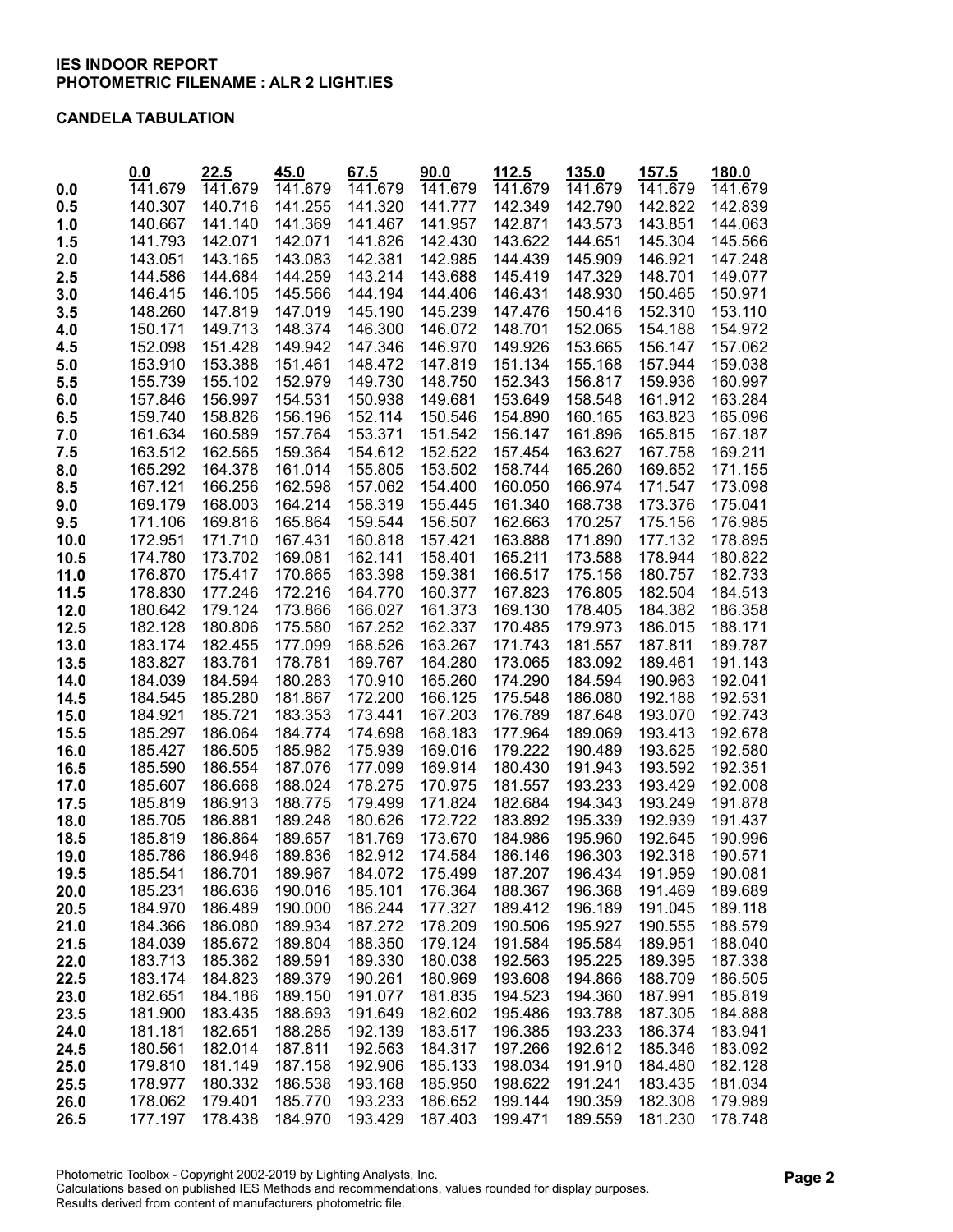| 27.0 | 176.005 | 177.376 | 184.072 | 193.364 | 188.089 | 199.618 | 188.660 | 179.973 | 177.572 |
|------|---------|---------|---------|---------|---------|---------|---------|---------|---------|
| 27.5 | 175.188 | 176.478 | 183.141 | 193.233 | 188.758 | 199.651 | 187.599 | 178.814 | 176.364 |
| 28.0 | 173.980 | 175.384 | 182.047 | 192.923 | 189.379 | 199.520 | 186.538 | 177.523 | 175.058 |
| 28.5 | 172.820 | 174.110 | 180.936 | 192.580 | 190.081 | 199.128 | 185.378 | 176.201 | 173.653 |
| 29.0 | 171.710 | 172.902 | 179.842 | 191.959 | 190.767 | 198.622 | 184.121 | 174.780 | 172.249 |
| 29.5 | 170.485 | 171.759 | 178.601 | 191.322 | 191.388 | 197.936 | 182.847 | 173.359 | 170.812 |
| 30.0 | 169.260 | 170.502 | 177.278 | 190.538 | 191.894 | 197.070 | 181.475 | 171.906 | 169.228 |
| 30.5 | 167.725 | 169.195 | 175.923 | 189.575 | 192.547 | 196.140 | 179.940 | 170.338 | 167.578 |
| 31.0 | 166.517 | 167.987 | 174.502 | 188.726 | 193.053 | 195.095 | 178.454 | 168.738 | 166.027 |
| 31.5 | 165.211 | 166.599 | 173.131 | 187.713 | 193.625 | 193.951 | 176.887 | 167.170 | 164.280 |
| 32.0 | 163.659 | 165.145 | 171.759 | 186.538 | 194.180 | 192.629 | 175.286 | 165.521 | 162.647 |
| 32.5 | 162.255 | 163.774 | 170.142 | 185.394 | 194.507 | 191.175 | 173.604 | 163.757 | 160.720 |
| 33.0 | 160.736 | 162.239 | 168.640 | 184.039 | 194.915 | 189.591 | 171.971 | 161.961 | 158.940 |
| 33.5 | 158.989 | 160.834 | 167.121 | 182.602 | 195.225 | 188.040 | 170.273 | 160.116 | 156.817 |
| 34.0 | 157.568 | 159.218 | 165.439 | 181.247 | 195.127 | 186.178 | 168.444 | 158.336 | 155.021 |
| 34.5 | 156.049 | 157.650 | 163.872 | 179.565 | 194.882 | 184.398 | 166.664 | 156.441 | 153.045 |
| 35.0 | 154.253 | 156.000 | 162.173 | 177.883 | 194.066 | 182.537 | 164.721 | 154.514 | 150.938 |
| 35.5 | 152.653 | 154.482 | 160.540 | 176.152 | 192.955 | 180.610 | 162.892 | 152.571 | 148.864 |
| 36.0 | 150.955 | 152.702 | 158.777 | 174.339 | 191.518 | 178.569 | 160.981 | 150.465 | 146.888 |
| 36.5 | 149.158 | 151.036 | 157.127 | 172.379 | 189.820 | 176.625 | 159.038 | 148.538 | 144.716 |
| 37.0 | 147.574 | 149.371 | 155.364 | 170.371 | 187.681 | 174.437 | 157.046 | 146.513 | 142.643 |
| 37.5 | 145.876 | 147.623 | 153.502 | 168.330 | 185.003 | 172.298 | 155.021 | 144.357 | 140.438 |
| 38.0 | 144.080 | 145.827 | 151.804 | 166.288 | 182.047 | 170.142 | 153.028 | 142.234 | 138.266 |
| 38.5 | 142.349 | 144.047 | 149.942 | 164.100 | 178.977 | 167.872 | 150.857 | 139.997 | 136.160 |
| 39.0 | 140.601 | 142.349 | 148.162 | 161.928 | 175.809 | 165.701 | 148.799 | 137.874 | 134.020 |
| 39.5 | 138.936 | 140.520 | 146.317 | 159.675 | 172.641 | 163.414 | 146.660 | 135.637 | 131.767 |
| 40.0 | 137.499 | 138.772 | 144.423 | 157.438 | 169.456 | 161.161 | 144.553 | 133.449 | 129.660 |
| 40.5 | 135.833 | 136.992 | 142.528 | 155.233 | 166.435 | 158.842 | 142.316 | 131.244 | 127.472 |
| 41.0 | 134.151 | 135.278 | 140.683 | 152.914 | 163.414 | 156.572 | 140.144 | 129.040 | 125.365 |
| 41.5 | 132.894 | 133.596 | 138.707 | 150.759 | 160.491 | 154.253 | 137.891 | 126.802 | 123.340 |
| 42.0 | 131.522 | 131.914 | 136.780 | 148.489 | 157.780 | 151.934 | 135.670 | 124.614 | 121.299 |
| 42.5 | 130.379 | 130.248 | 134.804 | 146.202 | 154.988 | 149.566 | 133.351 | 122.459 | 119.340 |
| 43.0 | 129.399 | 128.697 | 132.877 | 143.949 | 152.359 | 147.248 | 131.032 | 120.352 | 117.298 |
| 43.5 | 128.550 | 127.358 | 130.885 | 141.581 | 149.893 | 144.814 | 128.762 | 118.327 | 115.600 |
| 44.0 | 127.848 | 126.002 | 128.958 | 139.262 | 147.427 | 142.365 | 126.345 | 116.188 | 113.951 |
| 44.5 | 126.802 | 124.957 | 127.015 | 137.074 | 145.043 | 139.964 | 124.010 | 114.310 | 112.399 |
| 45.0 | 125.937 | 123.945 | 125.022 | 134.608 | 142.659 | 137.417 | 121.642 | 112.497 | 111.142 |
| 45.5 | 125.120 | 122.981 | 123.194 | 132.338 | 140.438 | 135.000 | 119.405 | 110.848 | 109.901 |
| 46.0 | 124.222 | 122.181 | 121.283 | 130.019 | 138.086 | 132.420 | 117.086 | 109.313 | 108.725 |
| 46.5 | 123.275 | 121.267 | 119.421 | 127.701 | 135.882 | 129.840 | 114.784 | 107.974 | 107.484 |
| 47.0 | 122.312 | 120.303 | 117.690 | 125.251 | 133.514 | 127.276 | 112.399 | 106.733 | 106.227 |
| 47.5 | 121.463 | 119.454 | 115.894 | 122.900 | 131.114 | 124.631 | 110.228 | 105.492 | 104.969 |
| 48.0 | 120.597 | 118.588 | 114.359 | 120.548 | 128.713 | 122.001 | 108.056 | 104.316 | 103.663 |
| 48.5 | 119.650 | 117.592 | 112.857 | 118.066 | 126.231 | 119.291 | 105.884 | 103.075 | 102.569 |
| 49.0 | 118.882 | 116.711 | 111.567 | 115.747 | 123.700 | 116.711 | 103.891 | 101.883 | 101.393 |
| 49.5 | 118.001 | 115.796 | 110.244 | 113.298 | 121.103 | 114.016 | 101.965 | 100.658 | 100.168 |
| 50.0 | 117.135 | 114.931 | 109.084 | 110.930 | 118.458 | 111.452 | 100.266 | 99.531  | 99.074  |
| 50.5 | 116.270 | 114.000 | 107.892 | 108.660 | 115.682 | 108.790 | 98.666  | 98.307  | 97.931  |
| 51.0 | 115.486 | 113.167 | 106.880 | 106.439 | 112.906 | 106.112 | 97.212  | 97.196  | 96.723  |
| 51.5 | 114.767 | 112.220 | 105.965 | 103.957 | 110.113 | 103.516 | 95.922  | 96.004  | 95.694  |
| 52.0 | 113.820 | 111.452 | 105.149 | 101.785 | 107.157 | 100.936 | 94.698  | 94.975  | 94.632  |
| 52.5 | 113.167 | 110.603 | 104.234 | 99.597  | 104.136 | 98.388  | 93.653  | 93.849  | 93.555  |
| 53.0 | 112.350 | 109.721 | 103.369 | 97.343  | 101.279 | 95.873  | 92.477  | 92.689  | 92.493  |
| 53.5 | 111.665 | 108.921 | 102.471 | 95.400  | 98.323  | 93.489  | 91.383  | 91.840  | 91.415  |
| 54.0 | 110.962 | 108.203 | 101.638 | 93.391  | 95.433  | 91.121  | 90.338  | 90.664  | 90.452  |
| 54.5 | 110.032 | 107.353 | 100.756 | 91.562  | 92.689  | 88.950  | 89.276  | 89.668  | 89.570  |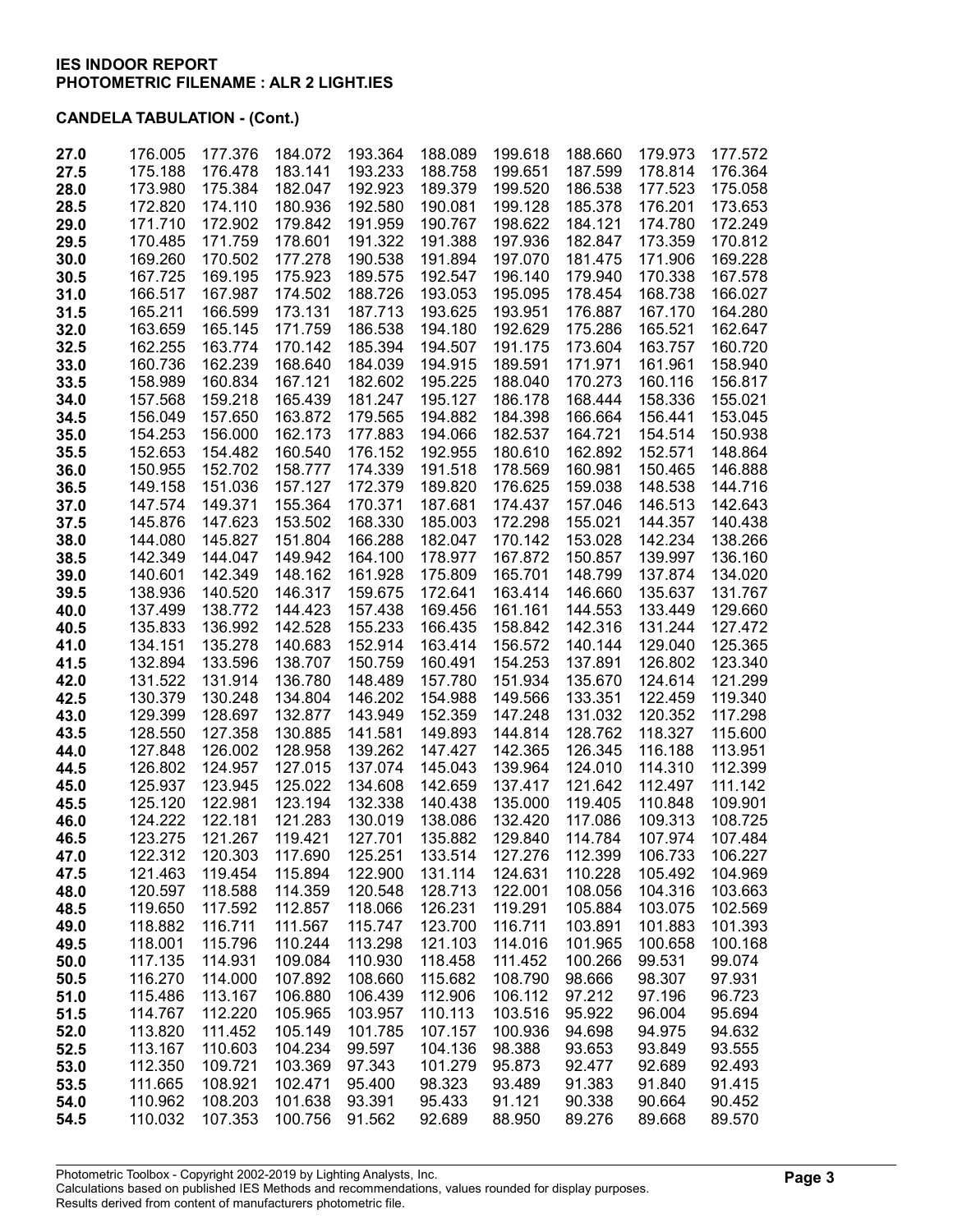| 55.0         | 109.297          | 106.700          | 99.907           | 89.913           | 89.897           | 86.745           | 88.231           | 88.623           | 88.525           |
|--------------|------------------|------------------|------------------|------------------|------------------|------------------|------------------|------------------|------------------|
| 55.5         | 108.807          | 105.965          | 99.041           | 88.541           | 87.268           | 84.687           | 87.186           | 87.676           | 87.659           |
| 56.0         | 108.137          | 105.214          | 98.241           | 87.137           | 84.622           | 82.956           | 86.141           | 86.712           | 86.680           |
| 56.5         | 107.468          | 104.463          | 97.343           | 86.010           | 82.156           | 81.307           | 85.128           | 85.781           | 85.733           |
| 57.0         | 106.896          | 103.859          | 96.543           | 84.802           | 79.854           | 80.050           | 84.181           | 84.818           | 84.851           |
| 57.5         | 106.210          | 103.042          | 95.743           | 83.659           | 77.568           | 79.054           | 83.201           | 83.887           | 83.969           |
| 58.0         | 105.671          | 102.389          | 94.894           | 82.826           | 75.445           | 78.237           | 82.156           | 83.005           | 83.071           |
| 58.5         | 104.920          | 101.785          | 94.175           | 82.189           | 73.583           | 77.372           | 81.225           | 82.091           | 82.124           |
| 59.0         | 104.414          | 101.099          | 93.424           | 81.421           | 71.999           | 76.571           | 80.311           | 81.160           | 81.291           |
| 59.5         | 103.777          | 100.446          | 92.640           | 80.752           | 70.693           | 75.788           | 79.331           | 80.360           | 80.540           |
| 60.0         | 103.091          | 99.842           | 91.922           | 80.050           | 69.713           | 74.971           | 78.482           | 79.478           | 79.592           |
| 60.5         | 102.487          | 99.221           | 91.219           | 79.331           | 68.896           | 74.106           | 77.568           | 78.564           | 78.858           |
| 61.0         | 101.948          | 98.584           | 90.485           | 78.580           | 68.227           | 73.256           | 76.637           | 77.763           | 77.910           |
| 61.5         | 101.507          | 98.029           | 89.652           | 77.910           | 67.623           | 72.456           | 75.820           | 76.914           | 77.208           |
| 62.0         | 100.854          | 97.376           | 89.031           | 77.078           | 67.051           | 71.672           | 74.922           | 76.098           | 76.310           |
| 62.5         | 100.250          | 96.755           | 88.329           | 76.408           | 66.381           | 70.823           | 74.122           | 75.298           | 75.461           |
| 63.0         | 99.727           | 96.151           | 87.594           | 75.673           | 65.745           | 70.007           | 73.305           | 74.383           | 74.759           |
| 63.5         | 99.041           | 95.547           | 86.941           | 74.955           | 65.091           | 69.190           | 72.473           | 73.681           | 73.893           |
| 64.0         | 98.503           | 95.024<br>94.436 | 86.337           | 74.269           | 64.422           | 68.455<br>67.623 | 71.607<br>70.856 | 72.897<br>72.146 | 73.158           |
| 64.5         | 98.111<br>97.555 | 93.849           | 85.618<br>85.079 | 73.501<br>72.815 | 63.736           | 66.871           |                  | 71.329           | 72.358<br>71.607 |
| 65.0<br>65.5 | 96.935           | 93.277           | 84.344           | 72.162           | 63.083<br>62.397 | 66.006           | 70.056<br>69.174 | 70.660           | 70.840           |
| 66.0         | 96.396           | 92.771           | 83.757           | 71.444           | 61.727           | 65.271           | 68.439           | 69.876           | 70.105           |
| 66.5         | 95.922           | 92.150           | 83.103           | 70.693           | 61.074           | 64.520           | 67.623           | 69.109           | 69.419           |
| 67.0         | 95.416           | 91.677           | 82.467           | 70.137           | 60.290           | 63.703           | 66.790           | 68.341           | 68.651           |
| 67.5         | 94.812           | 91.105           | 81.813           | 69.451           | 59.686           | 62.903           | 66.120           | 67.623           | 67.900           |
| 68.0         | 94.289           | 90.517           | 81.242           | 68.668           | 59.049           | 62.266           | 65.385           | 66.871           | 67.231           |
| 68.5         | 93.832           | 89.978           | 80.654           | 68.063           | 58.331           | 61.417           | 64.618           | 66.218           | 66.594           |
| 69.0         | 93.359           | 89.505           | 80.017           | 67.394           | 57.629           | 60.764           | 63.948           | 65.483           | 65.745           |
| 69.5         | 92.836           | 88.950           | 79.445           | 66.675           | 56.975           | 60.062           | 63.197           | 64.781           | 65.091           |
| 70.0         | 92.379           | 88.476           | 78.809           | 66.088           | 56.273           | 59.262           | 62.528           | 64.095           | 64.471           |
| 70.5         | 91.775           | 87.921           | 78.172           | 65.451           | 55.587           | 58.559           | 61.809           | 63.442           | 63.622           |
| 71.0         | 91.252           | 87.398           | 77.714           | 64.716           | 54.918           | 57.857           | 61.091           | 62.691           | 63.050           |
| 71.5         | 90.844           | 86.990           | 77.143           | 64.144           | 54.265           | 57.155           | 60.388           | 62.054           | 62.381           |
| 72.0         | 90.370           | 86.451           | 76.539           | 63.475           | 53.628           | 56.404           | 59.735           | 61.352           | 61.727           |
| 72.5         | 89.929           | 85.945           | 76.032           | 62.789           | 52.958           | 55.751           | 59.049           | 60.731           | 61.042           |
| 73.0         | 89.390           | 85.455           | 75.477           | 62.250           | 52.305           | 55.048           | 58.412           | 60.029           | 60.405           |
| 73.5         | 88.884           | 84.998           | 74.906           | 61.580           | 51.652           | 54.346           | 57.710           | 59.425           | 59.735           |
| 74.0         | 88.541           | 84.459           | 74.383           | 60.927           | 51.031           | 53.677           | 57.090           | 58.772           | 59.131           |
| 74.5         | 88.166           | 83.953           | 73.795           | 60.388           | 50.329           | 52.991           | 56.436           | 58.135           | 58.461           |
| 75.0         | 87.627           | 83.544           | 73.289           | 59.817           | 49.758           | 52.387           | 55.832           | 57.547           | 57.792           |
| 75.5         | 87.088           | 83.038           | 72.832           | 59.164           | 49.137           | 51.766           | 55.179           | 56.845           | 57.188           |
| 76.0         | 86.647           | 82.581           | 72.326           | 58.608           | 48.467           | 51.064           | 54.526           | 56.241           | 56.534           |
| 76.5         | 86.124           | 82.124           | 71.754           | 58.053           | 47.831           | 50.492           | 53.905           | 55.620           | 55.963           |
| 77.0         | 85.602           | 81.634           | 71.346           | 57.465           | 47.275           | 49.872           | 53.252           | 55.048           | 55.375           |
| 77.5         | 85.341           | 81.242           | 70.807           | 56.861           | 46.622           | 49.186           | 52.664           | 54.395           | 54.836           |
| 78.0         | 84.851           | 80.752           | 70.235           | 56.339           | 46.083           | 48.631           | 52.076           | 53.791           | 54.183           |
| 78.5         | 84.295           | 80.262           | 69.827           | 55.685           | 45.446           | 48.027           | 51.488           | 53.203           | 53.611           |
| 79.0         | 84.002           | 79.805           | 69.337           | 55.212           | 44.859           | 47.373           | 50.868           | 52.632           | 52.909           |
| 79.5         | 83.430           | 79.364           | 68.782           | 54.722           | 44.271           | 46.769           | 50.280<br>49.692 | 52.011           | 52.370           |
| 80.0<br>80.5 | 83.169<br>82.695 | 78.907<br>78.515 | 68.374<br>67.851 | 54.085<br>53.595 | 43.715<br>43.193 | 46.181<br>45.610 | 49.072           | 51.440<br>50.917 | 51.799<br>51.293 |
| 81.0         | 82.222           | 78.090           | 67.378           | 53.073           | 42.621           | 45.022           | 48.582           | 50.313           | 50.623           |
| 81.5         | 81.911           | 77.584           | 66.953           | 52.550           | 42.148           | 44.532           | 48.027           | 49.774           | 50.084           |
| 82.0         | 81.372           | 77.159           | 66.447           | 52.093           | 41.609           | 43.944           | 47.406           | 49.284           | 49.578           |
| 82.5         | 81.013           | 76.816           | 65.941           | 51.619           | 41.054           | 43.340           | 46.883           | 48.729           | 49.039           |
|              |                  |                  |                  |                  |                  |                  |                  |                  |                  |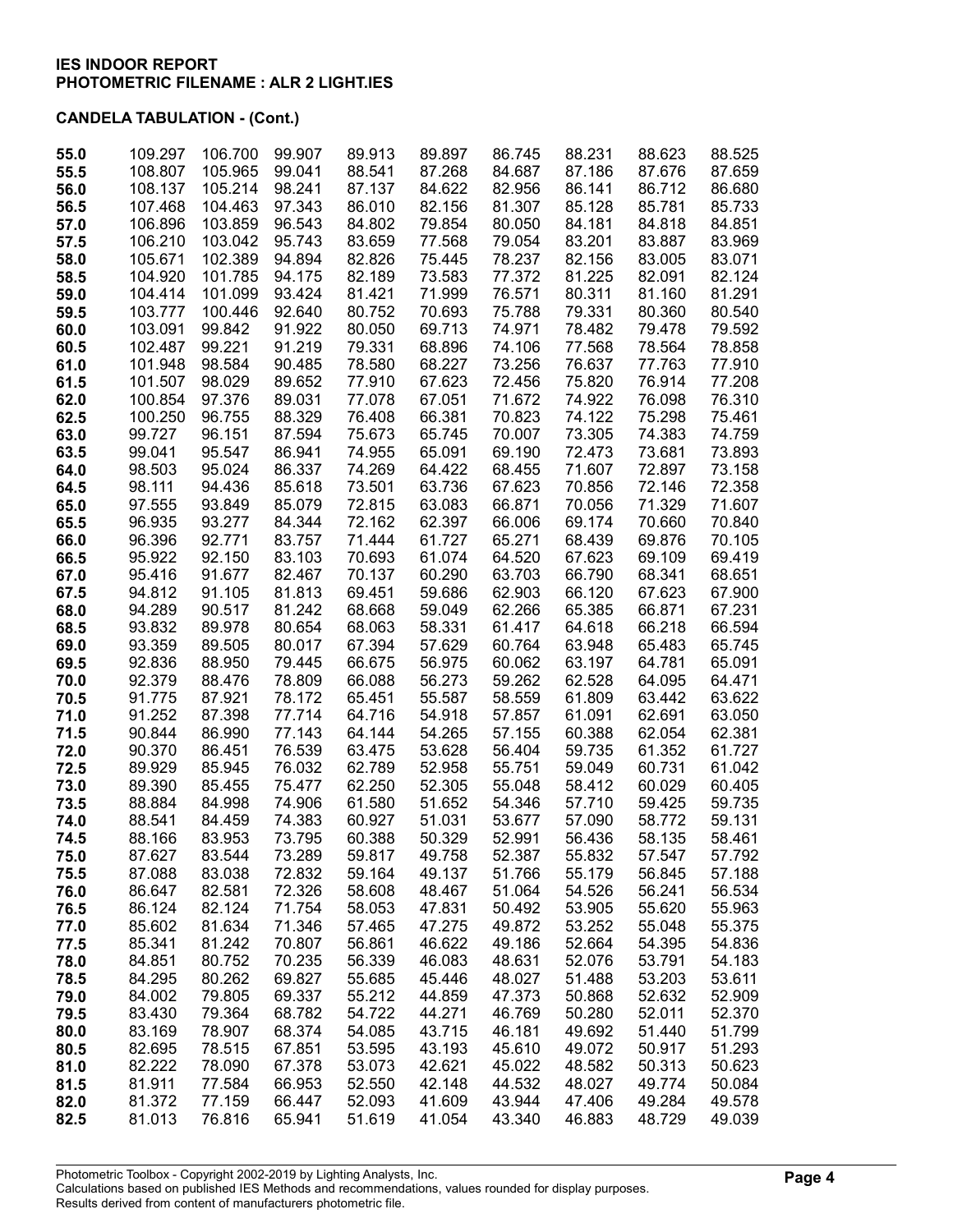| 83.0         | 80.474           | 76.310           | 65.549           | 51.080           | 40.515           | 42.850           | 46.361           | 48.174           | 48.467           |
|--------------|------------------|------------------|------------------|------------------|------------------|------------------|------------------|------------------|------------------|
| 83.5         | 80.082           | 75.951           | 65.108           | 50.590           | 40.025           | 42.344           | 45.806           | 47.602           | 47.896           |
| 84.0         | 79.739           | 75.559           | 64.618           | 50.182           | 39.519           | 41.788           | 45.316           | 47.128           | 47.357           |
| 84.5         | 79.315           | 75.085           | 64.259           | 49.660           | 39.045           | 41.266           | 44.761           | 46.541           | 46.802           |
| 85.0         | 78.972           | 74.661           | 63.834           | 49.235           | 38.604           | 40.743           | 44.287           | 46.067           | 46.410           |
| 85.5         | 78.596           | 74.269           | 63.360           | 48.794           | 38.082           | 40.188           | 43.830           | 45.544           | 45.838           |
| 86.0         | 78.204           | 73.861           | 62.952           | 48.320           | 37.657           | 39.747           | 43.242           | 44.924           | 45.430           |
| 86.5         | 77.796           | 73.534           | 62.626           | 47.912           | 37.183           | 39.241           | 42.752           | 44.467           | 44.761           |
| 87.0         | 77.355           | 73.126           | 62.152           | 47.602           | 36.759           | 38.767           | 42.311           | 44.042           | 44.303           |
| 87.5         | 76.996           | 72.701           | 61.809           | 47.112           | 36.432           | 38.327           | 41.821           | 43.503           | 43.879           |
| 88.0         | 76.653           | 72.456           | 61.466           | 46.802           | 35.942           | 37.886           | 41.397           | 43.062           | 43.340           |
| 88.5         | 76.277           | 72.081           | 61.091           | 46.459           | 35.648           | 37.445           | 40.939           | 42.621           | 42.866           |
| 89.0         | 76.212           | 71.868           | 60.813           | 46.083           | 35.305           | 37.134           | 40.498           | 42.115           | 42.327           |
| 89.5         | 76.245           | 71.852           | 60.813           | 46.051           | 35.061           | 36.808           | 40.090           | 41.707           | 41.919           |
| 90.0         | 76.098           | 71.950           | 60.927           | 46.116           | 35.191           | 36.726           | 39.927           | 41.462           | 41.642           |
| 90.5         | 76.343           | 72.048           | 60.944           | 46.165           | 35.191           | 36.759           | 39.829           | 41.331           | 41.560           |
| 91.0         | 76.555           | 72.113           | 61.042           | 46.263           | 35.158           | 36.759           | 39.747           | 41.266           | 41.478           |
| 91.5         | 76.620           | 72.309           | 61.123           | 46.361           | 35.273           | 36.775           | 39.731           | 41.233           | 41.331           |
| 92.0         | 76.751           | 72.293           | 61.286           | 46.328           | 35.289           | 36.775           | 39.649           | 41.103           | 41.282           |
| 92.5         | 76.849           | 72.424           | 61.352           | 46.459           | 35.387           | 36.726           | 39.584           | 40.972           | 41.168           |
| 93.0         | 76.980           | 72.538           | 61.352           | 46.573           | 35.354           | 36.628           | 39.584           | 40.923           | 41.103           |
| 93.5         | 77.176           | 72.620           | 61.580           | 46.622           | 35.518           | 36.645           | 39.584           | 40.858           | 40.988           |
| 94.0         | 77.257           | 72.783           | 61.646           | 46.753           | 35.485           | 36.612           | 39.437           | 40.792           | 40.858           |
| 94.5         | 77.372           | 72.832           | 61.744           | 46.785           | 35.567           | 36.530           | 39.486           | 40.678           | 40.662           |
| 95.0         | 77.616           | 72.946           | 61.809           | 46.867           | 35.567           | 36.530           | 39.372           | 40.449           | 40.547           |
| 95.5         | 77.584           | 73.126           | 61.891           | 46.965           | 35.616           | 36.514           | 39.290           | 40.384           | 40.498           |
| 96.0         | 77.780           | 73.207<br>73.289 | 62.005<br>62.201 | 47.030<br>47.079 | 35.648<br>35.746 | 36.481           | 39.208<br>39.110 | 40.302<br>40.123 | 40.286           |
| 96.5         | 77.878<br>77.992 | 73.403           | 62.168           |                  | 35.730           | 36.432<br>36.400 | 39.061           |                  | 40.188<br>39.976 |
| 97.0         | 78.074           | 73.501           | 62.266           | 47.194<br>47.324 | 35.746           | 36.318           | 39.012           | 40.009<br>39.976 | 39.894           |
| 97.5<br>98.0 | 78.253           | 73.518           | 62.381           | 47.308           | 35.877           | 36.351           | 38.865           | 39.813           | 39.764           |
| 98.5         | 78.270           | 73.665           | 62.462           | 47.455           | 35.893           | 36.253           | 38.816           | 39.698           | 39.600           |
| 99.0         | 78.368           | 73.763           | 62.462           | 47.586           | 35.942           | 36.155           | 38.784           | 39.568           | 39.470           |
| 99.5         | 78.482           | 73.795           | 62.577           | 47.537           | 35.975           | 36.155           | 38.604           | 39.437           | 39.241           |
| 100.0        | 78.515           | 73.877           | 62.626           | 47.635           | 36.057           | 36.089           | 38.571           | 39.323           | 39.143           |
| 100.5        | 78.645           | 73.893           | 62.642           | 47.716           | 36.073           | 36.040           | 38.522           | 39.159           | 38.980           |
| 101.0        | 78.629           | 73.942           | 62.707           | 47.814           | 36.155           | 35.975           | 38.424           | 38.980           | 38.816           |
| 101.5        | 78.809           | 73.975           | 62.773           | 47.847           | 36.187           | 35.861           | 38.310           | 38.882           | 38.588           |
| 102.0        | 78.743           | 74.024           | 62.756           | 47.929           | 36.318           | 35.828           | 38.196           | 38.702           | 38.522           |
| 102.5        | 78.792           | 74.024           | 62.773           | 47.945           | 36.318           | 35.779           | 38.049           | 38.539           | 38.359           |
| 103.0        | 78.809           | 74.073           | 62.805           | 48.010           | 36.416           | 35.648           | 37.918           | 38.408           | 38.212           |
| 103.5        | 78.809           | 74.089           | 62.773           | 48.108           | 36.383           | 35.599           | 37.820           | 38.310           | 37.918           |
| 104.0        | 78.939           | 74.106           | 62.707           | 48.010           | 36.416           | 35.518           | 37.673           | 38.147           | 37.853           |
| 104.5        | 78.972           | 74.171           | 62.724           | 48.108           | 36.449           | 35.420           | 37.477           | 37.951           | 37.592           |
| 105.0        | 78.825           | 74.187           | 62.691           | 48.157           | 36.547           | 35.322           | 37.298           | 37.837           | 37.412           |
| 105.5        | 78.907           | 74.089           | 62.675           | 48.059           | 36.579           | 35.240           | 37.118           | 37.624           | 37.200           |
| 106.0        | 78.972           | 74.106           | 62.724           | 48.092           | 36.530           | 35.175           | 36.938           | 37.396           | 37.069           |
| 106.5        | 78.939           | 74.138           | 62.691           | 48.092           | 36.579           | 35.093           | 36.775           | 37.232           | 36.857           |
| 107.0        | 78.988           | 74.138           | 62.642           | 48.076           | 36.530           | 35.028           | 36.579           | 36.987           | 36.694           |
| 107.5        | 78.939           | 74.089           | 62.626           | 48.059           | 36.530           | 34.930           | 36.416           | 36.791           | 36.416           |
| 108.0        | 78.939           | 74.073           | 62.593           | 48.141           | 36.579           | 34.734           | 36.236           | 36.465           | 36.138           |
| 108.5        | 78.972           | 74.057           | 62.626           | 48.059           | 36.514           | 34.701           | 36.073           | 36.269           | 35.844           |
| 109.0        | 78.825           | 74.040           | 62.544           | 48.059           | 36.547           | 34.522           | 35.893           | 35.991           | 35.665           |
| 109.5        | 78.874           | 73.926           | 62.462           | 47.994           | 36.465           | 34.473           | 35.714           | 35.779           | 35.256           |
| 110.0        | 78.792           | 73.942           | 62.413           | 47.994           | 36.514           | 34.391           | 35.534           | 35.452           | 35.126           |
| 110.5        | 78.809           | 73.812           | 62.413           | 47.978           | 36.449           | 34.293           | 35.305           | 35.289           | 34.718           |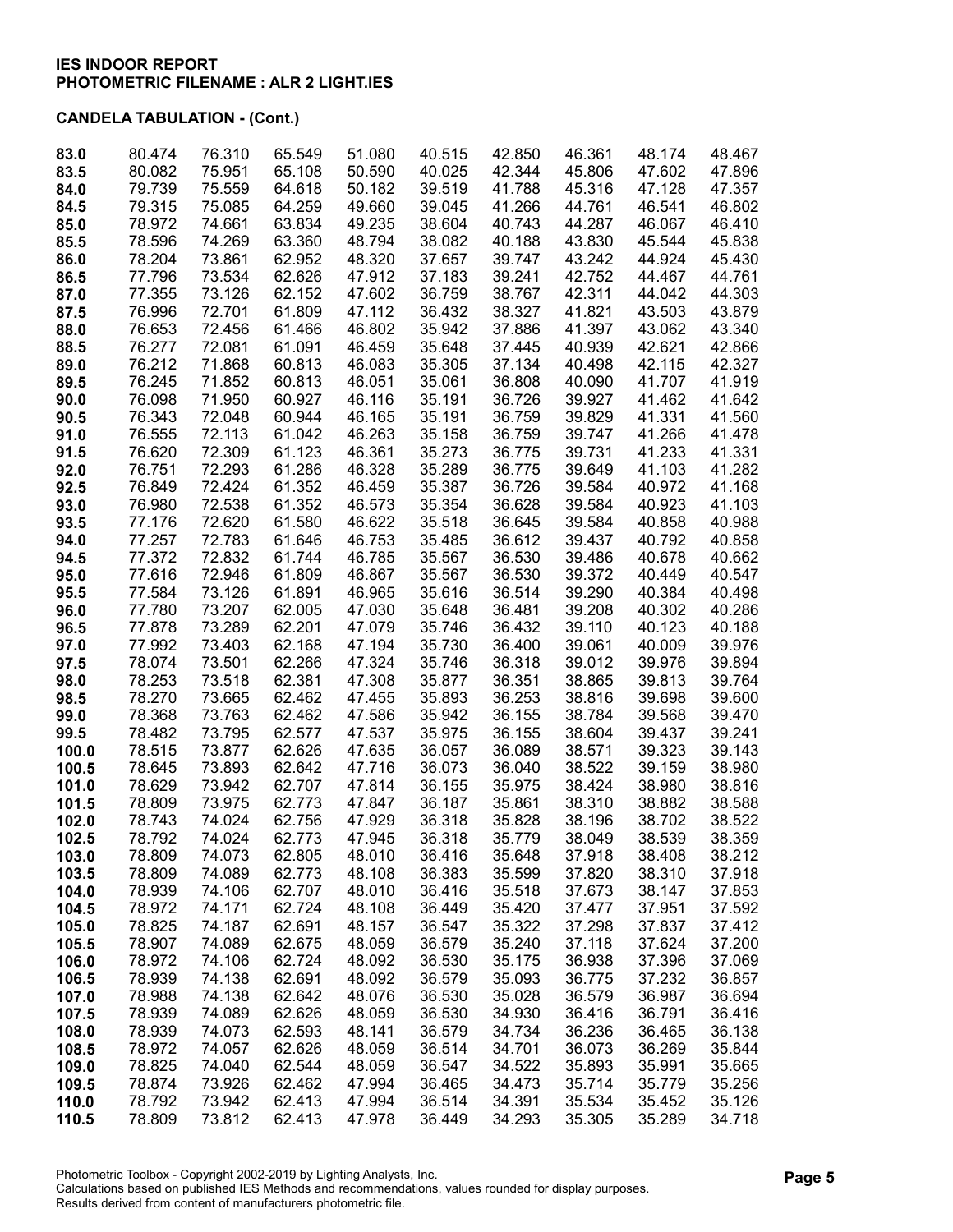| 111.0 | 78.711 | 73.828 | 62.348 | 48.027 | 36.465 | 34.195 | 35.158 | 35.012 | 34.424 |
|-------|--------|--------|--------|--------|--------|--------|--------|--------|--------|
|       |        |        |        |        |        |        |        |        |        |
| 111.5 | 78.662 | 73.779 | 62.348 | 47.961 | 36.383 | 34.113 | 34.897 | 34.783 | 34.277 |
| 112.0 | 78.466 | 73.746 | 62.283 | 47.945 | 36.367 | 33.950 | 34.734 | 34.489 | 33.917 |
| 112.5 | 78.515 | 73.681 | 62.152 | 47.896 | 36.400 | 33.901 | 34.587 | 34.260 | 33.591 |
| 113.0 | 78.482 | 73.583 | 62.152 | 47.847 | 36.383 | 33.754 | 34.407 | 34.015 | 33.297 |
|       |        |        |        |        |        |        |        |        |        |
| 113.5 | 78.384 | 73.501 | 62.070 | 47.782 | 36.334 | 33.689 | 34.146 | 33.672 | 33.068 |
| 114.0 | 78.253 | 73.452 | 61.956 | 47.782 | 36.318 | 33.607 | 33.983 | 33.493 | 32.807 |
| 114.5 | 78.286 | 73.354 | 61.907 | 47.700 | 36.302 | 33.444 | 33.819 | 33.117 | 32.480 |
| 115.0 | 78.090 | 73.240 | 61.760 | 47.635 | 36.220 | 33.346 | 33.477 | 32.758 | 32.105 |
| 115.5 | 78.025 | 73.256 | 61.695 | 47.586 | 36.236 | 33.215 | 33.395 | 32.431 | 31.811 |
| 116.0 | 77.861 | 73.028 | 61.564 | 47.471 | 36.106 | 33.199 | 33.117 | 31.990 | 31.468 |
|       |        |        |        |        |        |        |        |        |        |
| 116.5 | 77.878 | 72.962 | 61.482 | 47.455 | 36.155 | 33.003 | 32.840 | 31.648 | 31.125 |
| 117.0 | 77.665 | 72.848 | 61.352 | 47.373 | 36.073 | 32.938 | 32.725 | 31.337 | 30.537 |
| 117.5 | 77.486 | 72.685 | 61.303 | 47.292 | 35.991 | 32.823 | 32.546 | 30.896 | 30.227 |
| 118.0 | 77.388 | 72.571 | 61.107 | 47.161 | 35.926 | 32.676 | 32.284 | 30.570 | 29.704 |
| 118.5 | 77.241 | 72.505 | 61.009 | 47.096 | 35.828 | 32.562 | 32.056 | 30.211 | 29.329 |
| 119.0 | 77.045 | 72.293 | 60.895 | 47.063 | 35.779 | 32.464 | 31.925 | 29.835 | 28.871 |
|       |        |        |        |        |        |        |        |        |        |
| 119.5 | 76.882 | 72.195 | 60.780 | 46.981 | 35.779 | 32.366 | 31.631 | 29.410 | 28.382 |
| 120.0 | 76.735 | 72.097 | 60.682 | 46.851 | 35.665 | 32.252 | 31.501 | 28.969 | 27.941 |
| 120.5 | 76.620 | 71.836 | 60.552 | 46.687 | 35.583 | 32.088 | 31.256 | 28.578 | 27.516 |
| 121.0 | 76.457 | 71.721 | 60.356 | 46.687 | 35.452 | 31.974 | 30.994 | 28.218 | 27.075 |
| 121.5 | 76.163 | 71.607 | 60.192 | 46.606 | 35.452 | 31.811 | 30.880 | 27.859 | 26.618 |
| 122.0 | 76.032 | 71.362 | 60.078 | 46.410 | 35.403 | 31.680 | 30.651 | 27.451 | 26.144 |
|       |        |        |        |        |        |        |        |        | 25.752 |
| 122.5 | 75.804 | 71.199 | 59.964 | 46.296 | 35.273 | 31.631 | 30.439 | 27.108 |        |
| 123.0 | 75.624 | 71.052 | 59.751 | 46.247 | 35.191 | 31.435 | 30.259 | 26.732 | 25.312 |
| 123.5 | 75.379 | 70.742 | 59.572 | 46.034 | 35.126 | 31.337 | 30.080 | 26.406 | 24.773 |
| 124.0 | 75.347 | 70.513 | 59.458 | 45.969 | 35.093 | 31.239 | 29.786 | 26.014 | 24.413 |
| 124.5 | 74.938 | 70.350 | 59.278 | 45.855 | 34.963 | 31.076 | 29.639 | 25.687 | 24.021 |
| 125.0 | 74.661 | 70.088 | 59.115 | 45.724 | 34.848 | 31.043 | 29.492 | 25.328 | 23.613 |
| 125.5 | 74.383 | 69.876 | 58.870 | 45.544 | 34.767 | 30.896 | 29.312 | 25.018 | 23.303 |
|       |        |        |        |        |        |        |        |        |        |
| 126.0 | 74.057 | 69.582 | 58.690 | 45.446 | 34.734 | 30.831 | 29.198 | 24.740 | 22.960 |
| 126.5 | 73.926 | 69.305 | 58.478 | 45.283 | 34.652 | 30.749 | 28.986 | 24.413 | 22.617 |
| 127.0 | 73.436 | 69.092 | 58.298 | 45.201 | 34.603 | 30.668 | 28.741 | 24.152 | 22.274 |
| 127.5 | 73.109 | 68.766 | 58.053 | 45.054 | 34.538 | 30.537 | 28.610 | 23.923 | 22.013 |
| 128.0 | 72.881 | 68.472 | 57.841 | 44.875 | 34.424 | 30.504 | 28.463 | 23.564 | 21.719 |
| 128.5 | 72.522 | 68.145 | 57.612 | 44.777 | 34.424 | 30.472 | 28.251 | 23.270 | 21.441 |
|       | 72.162 |        |        |        |        |        |        |        |        |
| 129.0 |        | 67.965 | 57.416 | 44.597 | 34.277 | 30.325 | 28.088 | 22.944 | 21.164 |
| 129.5 | 71.917 | 67.606 | 57.139 | 44.483 | 34.211 | 30.227 | 27.973 | 22.666 | 20.984 |
| 130.0 | 71.444 | 67.378 | 56.910 | 44.254 | 34.146 | 30.047 | 27.679 | 22.405 | 20.723 |
| 130.5 | 71.166 | 67.051 | 56.649 | 44.140 | 34.146 | 29.998 | 27.565 | 22.160 | 20.380 |
| 131.0 | 70.840 | 66.724 | 56.404 | 44.042 | 33.983 | 29.900 | 27.402 | 21.931 | 20.233 |
| 131.5 | 70.562 | 66.447 | 56.192 | 43.830 | 33.917 | 29.835 | 27.206 | 21.621 | 20.086 |
| 132.0 | 70.088 | 66.120 | 55.881 | 43.781 | 33.868 | 29.770 | 27.042 | 21.392 | 19.808 |
|       |        |        |        | 43.536 |        |        |        |        |        |
| 132.5 | 69.664 | 65.696 | 55.653 |        | 33.770 | 29.672 | 26.928 | 21.147 | 19.563 |
| 133.0 | 69.370 | 65.385 | 55.391 | 43.340 | 33.623 | 29.574 | 26.732 | 20.935 | 19.514 |
| 133.5 | 68.929 | 65.059 | 55.114 | 43.209 | 33.607 | 29.492 | 26.585 | 20.772 | 19.269 |
| 134.0 | 68.570 | 64.667 | 54.852 | 43.013 | 33.460 | 29.459 | 26.406 | 20.543 | 19.188 |
| 134.5 | 68.227 | 64.308 | 54.575 | 42.801 | 33.444 | 29.361 | 26.291 | 20.298 | 18.975 |
| 135.0 | 67.818 | 63.965 | 54.232 | 42.605 | 33.313 | 29.231 | 26.128 | 20.151 | 18.812 |
| 135.5 | 67.427 | 63.524 | 54.020 | 42.442 | 33.215 | 29.247 | 25.965 | 19.972 | 18.649 |
|       |        |        |        |        |        |        |        |        |        |
| 136.0 | 66.986 | 63.295 | 53.693 | 42.246 | 33.101 | 29.067 | 25.769 | 19.678 | 18.437 |
| 136.5 | 66.577 | 62.919 | 53.415 | 42.115 | 33.019 | 28.986 | 25.589 | 19.547 | 18.224 |
| 137.0 | 66.120 | 62.479 | 53.121 | 41.870 | 32.938 | 28.888 | 25.524 | 19.351 | 17.996 |
| 137.5 | 65.663 | 62.103 | 52.828 | 41.690 | 32.774 | 28.806 | 25.279 | 19.122 | 17.914 |
| 138.0 | 65.173 | 61.711 | 52.517 | 41.527 | 32.742 | 28.659 | 25.197 | 19.024 | 17.865 |
| 138.5 | 64.797 | 61.286 | 52.256 | 41.315 | 32.644 | 28.659 | 25.132 | 18.861 | 17.653 |
|       |        |        |        |        |        |        |        |        |        |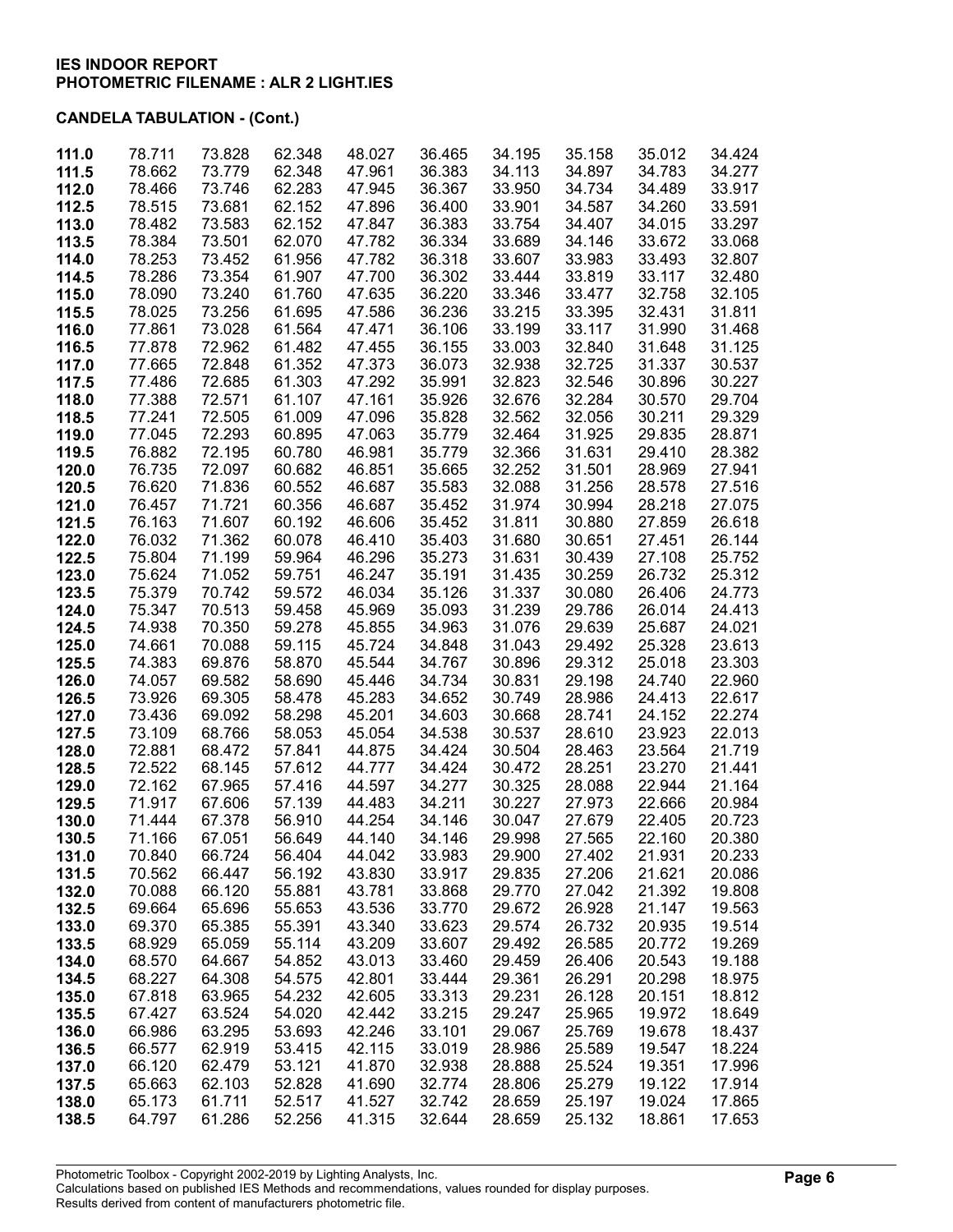| 139.0 | 64.308 | 60.944 | 51.913 | 41.070 | 32.464 | 28.610 | 24.903 | 18.633 | 17.522 |
|-------|--------|--------|--------|--------|--------|--------|--------|--------|--------|
| 139.5 | 63.883 | 60.503 | 51.586 | 40.874 | 32.382 | 28.496 | 24.789 | 18.502 | 17.359 |
| 140.0 | 63.556 | 60.111 | 51.146 | 40.711 | 32.333 | 28.463 | 24.675 | 18.322 | 17.195 |
| 140.5 | 63.099 | 59.637 | 50.917 | 40.400 | 32.137 | 28.316 | 24.462 | 18.192 | 17.049 |
| 141.0 | 62.642 | 59.327 | 50.558 | 40.286 | 32.072 | 28.202 | 24.397 | 17.963 | 16.853 |
| 141.5 | 62.250 | 58.804 | 50.264 | 40.025 | 31.941 | 28.186 | 24.234 | 17.800 | 16.689 |
| 142.0 | 61.776 | 58.412 | 49.888 | 39.764 | 31.778 | 28.088 | 24.103 | 17.604 | 16.493 |
| 142.5 | 61.205 | 58.004 | 49.578 | 39.568 | 31.680 | 27.973 | 24.021 | 17.522 | 16.297 |
| 143.0 | 60.748 | 57.531 | 49.219 | 39.306 | 31.566 | 27.941 | 23.907 | 17.261 | 16.248 |
| 143.5 | 60.258 | 57.057 | 48.827 | 39.045 | 31.435 | 27.794 | 23.711 | 17.114 | 16.101 |
| 144.0 | 59.800 | 56.616 | 48.484 | 38.849 | 31.256 | 27.679 | 23.679 | 16.983 | 16.003 |
| 144.5 | 59.311 | 56.159 | 48.141 | 38.637 | 31.141 | 27.712 | 23.646 | 16.885 | 15.889 |
| 145.0 | 58.788 | 55.767 | 47.831 | 38.310 | 30.994 | 27.581 | 23.466 | 16.673 | 15.807 |
| 145.5 | 58.314 | 55.310 | 47.471 | 38.131 | 30.896 | 27.467 | 23.352 | 16.591 | 15.791 |
| 146.0 | 57.776 | 54.820 | 47.079 | 37.886 | 30.733 | 27.336 | 23.303 | 16.477 | 15.889 |
| 146.5 | 57.302 | 54.314 | 46.671 | 37.624 | 30.553 | 27.287 | 23.156 | 16.232 | 15.873 |
| 147.0 | 56.828 | 53.873 | 46.361 | 37.363 | 30.390 | 27.189 | 23.172 | 16.118 | 15.824 |
| 147.5 | 56.339 | 53.317 | 45.985 | 37.102 | 30.341 | 27.108 | 23.025 | 16.020 | 15.873 |
| 148.0 | 55.751 | 52.860 | 45.577 | 36.857 | 30.129 | 26.993 | 22.927 | 15.889 | 15.905 |
| 148.5 | 55.195 | 52.419 | 45.234 | 36.579 | 30.047 | 26.896 | 22.846 | 15.742 | 15.938 |
| 149.0 | 54.608 | 51.978 | 44.826 | 36.351 | 29.851 | 26.830 | 22.813 | 15.595 | 16.020 |
| 149.5 | 54.199 | 51.472 | 44.434 | 36.024 | 29.672 | 26.781 | 22.715 | 15.530 | 16.101 |
| 150.0 | 53.644 | 50.917 | 44.042 | 35.795 | 29.476 | 26.618 | 22.633 | 15.416 | 16.085 |
| 150.5 | 53.105 | 50.492 | 43.634 | 35.534 | 29.378 | 26.585 | 22.584 | 15.350 | 16.183 |
| 151.0 | 52.583 | 49.904 | 43.275 | 35.207 | 29.198 | 26.455 | 22.486 | 15.334 | 16.297 |
| 151.5 | 52.109 | 49.431 | 42.899 | 34.979 | 29.035 | 26.389 | 22.405 | 15.203 | 16.232 |
| 152.0 | 51.423 | 48.990 | 42.458 | 34.750 | 28.888 | 26.259 | 22.339 | 15.056 | 16.199 |
| 152.5 | 50.868 | 48.418 | 42.099 | 34.407 | 28.692 | 26.193 | 22.209 | 15.040 | 16.265 |
| 153.0 | 50.443 | 47.880 | 41.609 | 34.064 | 28.561 | 26.112 | 22.225 | 14.975 | 16.248 |
| 153.5 | 49.790 | 47.406 | 41.266 | 33.803 | 28.365 | 25.981 | 22.192 | 14.958 | 16.314 |
| 154.0 | 49.235 | 46.883 | 40.825 | 33.542 | 28.202 | 25.867 | 22.062 | 14.926 | 16.265 |
| 154.5 | 48.631 | 46.328 | 40.368 | 33.215 | 28.055 | 25.752 | 22.062 | 14.926 | 16.232 |
| 155.0 | 48.027 | 45.757 | 39.976 | 32.905 | 27.908 | 25.622 | 21.964 | 14.909 | 16.232 |
| 155.5 | 47.488 | 45.201 | 39.568 | 32.578 | 27.712 | 25.524 | 21.833 | 14.942 | 16.330 |
| 156.0 | 46.965 | 44.712 | 39.127 | 32.350 | 27.516 | 25.458 | 21.833 | 14.958 | 16.330 |
| 156.5 | 46.247 | 44.173 | 38.653 | 31.990 | 27.402 | 25.312 | 21.833 | 14.893 | 16.428 |
| 157.0 | 45.806 | 43.666 | 38.278 | 31.648 | 27.140 | 25.214 | 21.735 | 14.762 | 16.395 |
| 157.5 | 45.169 | 43.111 | 37.804 | 31.337 | 26.928 | 25.050 | 21.703 | 14.697 | 16.314 |
| 158.0 | 44.597 | 42.507 | 37.428 | 31.076 | 26.781 | 24.969 | 21.686 | 14.583 | 16.314 |
| 158.5 | 44.091 | 42.033 | 37.036 | 30.717 | 26.536 | 24.838 | 21.605 | 14.370 | 16.297 |
| 159.0 | 43.454 | 41.511 | 36.530 | 30.390 | 26.340 | 24.658 | 21.572 | 14.289 | 16.314 |
| 159.5 | 42.866 | 40.923 | 36.106 | 30.113 | 26.144 | 24.609 | 21.539 | 14.093 | 16.330 |
| 160.0 | 42.262 | 40.335 | 35.648 | 29.704 | 25.932 | 24.430 | 21.425 | 14.076 | 16.314 |
| 160.5 | 41.723 | 39.796 | 35.224 | 29.394 | 25.752 | 24.364 | 21.327 | 13.995 | 16.297 |
| 161.0 | 41.086 | 39.208 | 34.734 | 29.100 | 25.573 | 24.201 | 21.229 | 13.962 | 16.428 |
| 161.5 | 40.400 | 38.653 | 34.326 | 28.675 | 25.328 | 24.070 | 21.082 | 13.766 | 16.493 |
| 162.0 | 39.764 | 38.098 | 33.770 | 28.316 | 25.132 | 23.907 | 20.935 | 13.636 | 16.575 |
| 162.5 | 39.159 | 37.526 | 33.346 | 28.039 | 25.018 | 23.793 | 20.706 | 13.489 | 16.575 |
| 163.0 | 38.555 | 36.922 | 32.889 | 27.663 | 24.707 | 23.630 | 20.200 | 13.391 | 16.608 |
| 163.5 | 37.902 | 36.383 | 32.382 | 27.336 | 24.577 | 23.466 | 19.661 | 13.146 | 16.706 |
| 164.0 | 37.363 | 35.779 | 31.941 | 27.026 | 24.381 | 23.417 | 18.992 | 12.737 | 16.657 |
| 164.5 | 36.694 | 35.158 | 31.468 | 26.585 | 24.136 | 23.221 | 18.159 | 12.378 | 16.346 |
| 165.0 | 36.057 | 34.538 | 30.994 | 26.242 | 23.907 | 22.911 | 17.391 | 12.199 | 15.856 |
| 165.5 | 35.371 | 33.983 | 30.504 | 25.850 | 23.695 | 22.552 | 16.575 | 12.117 | 15.203 |
| 166.0 | 34.783 | 33.379 | 29.998 | 25.540 | 23.417 | 21.980 | 15.595 | 12.052 | 14.452 |
| 166.5 | 34.081 | 32.742 | 29.427 | 25.197 | 23.107 | 21.196 | 14.779 | 11.888 | 13.391 |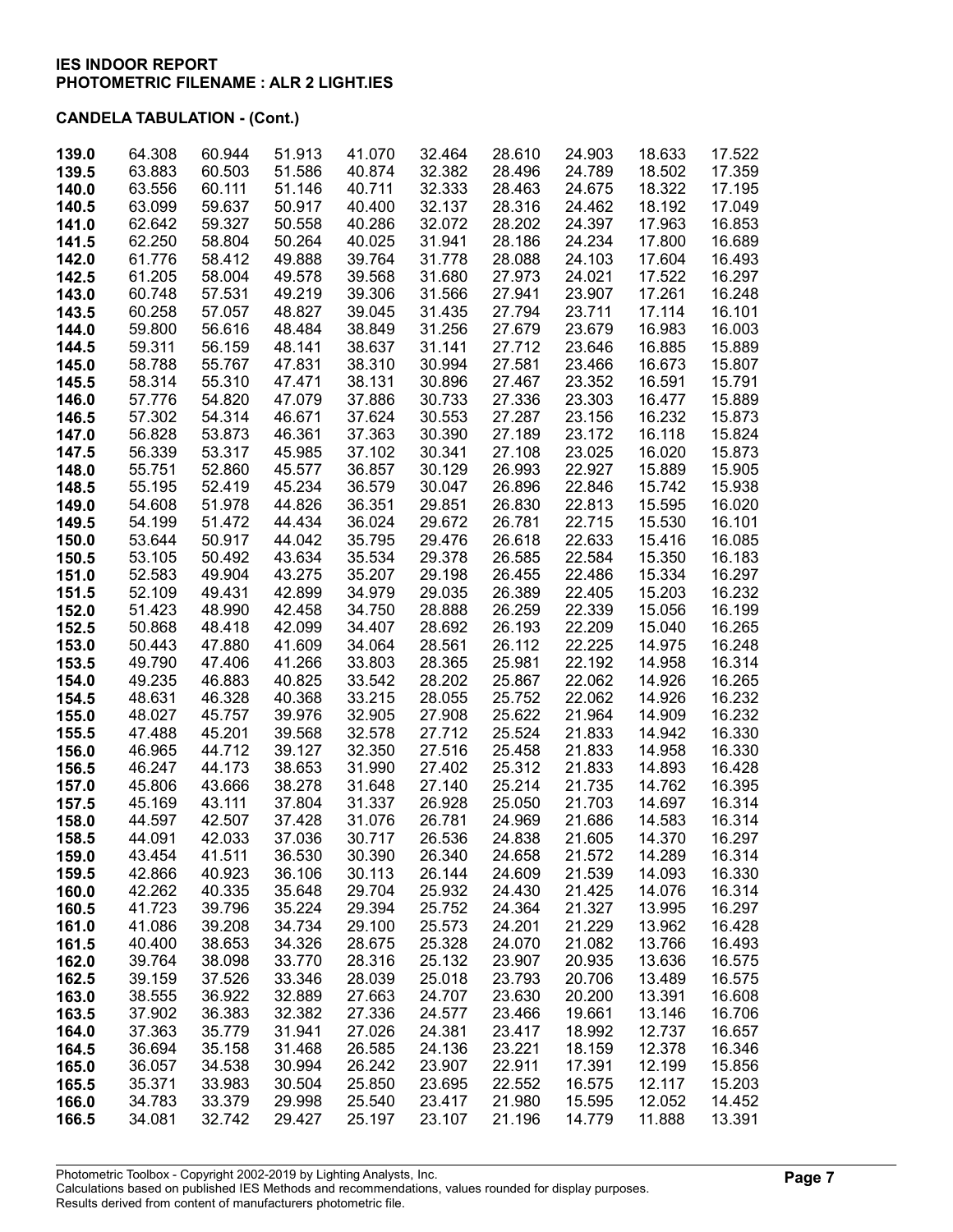| 167.0 | 33.362 | 32.137 | 28.969 | 24.871 | 22.617 | 20.364 | 14.125 | 11.807 | 12.133 |
|-------|--------|--------|--------|--------|--------|--------|--------|--------|--------|
| 167.5 | 32.725 | 31.533 | 28.496 | 24.462 | 21.915 | 19.367 | 13.472 | 11.464 | 11.039 |
| 168.0 | 31.990 | 30.815 | 27.843 | 24.152 | 20.935 | 18.290 | 13.064 | 11.235 | 9.733  |
| 168.5 | 31.321 | 30.178 | 27.353 | 23.760 | 20.070 | 17.277 | 12.803 | 10.957 | 8.524  |
| 169.0 | 30.635 | 29.590 | 26.896 | 23.172 | 18.894 | 16.199 | 12.509 | 10.419 | 7.087  |
| 169.5 | 29.917 | 28.969 | 26.291 | 22.454 | 17.849 | 15.154 | 12.394 | 9.831  | 5.552  |
| 170.0 | 29.165 | 28.300 | 25.687 | 21.490 | 16.673 | 14.354 | 12.166 | 8.982  | 4.131  |
| 170.5 | 28.447 | 27.451 | 25.050 | 20.494 | 15.677 | 13.832 | 11.839 | 7.936  | 2.988  |
| 171.0 | 27.712 | 26.667 | 24.119 | 19.449 | 14.844 | 13.309 | 11.578 | 7.022  | 1.829  |
| 171.5 | 27.042 | 25.997 | 23.319 | 18.355 | 14.272 | 13.015 | 11.121 | 6.238  | 1.208  |
| 172.0 | 26.259 | 25.246 | 22.535 | 17.310 | 13.766 | 12.803 | 10.337 | 5.307  | 1.078  |
| 172.5 | 25.589 | 24.217 | 21.441 | 16.542 | 13.325 | 12.427 | 9.422  | 4.393  | 1.061  |
| 173.0 | 24.413 | 23.287 | 20.396 | 15.824 | 12.950 | 12.003 | 8.492  | 3.511  | 1.012  |
| 173.5 | 23,009 | 22.225 | 19.220 | 14.975 | 12.476 | 11.137 | 7.267  | 2.972  | 0.865  |
| 174.0 | 22.258 | 20.853 | 17.865 | 14.289 | 12.084 | 9.880  | 6.009  | 2.743  | 0.751  |
| 174.5 | 21.033 | 19.531 | 16.640 | 13.505 | 11.349 | 8.622  | 4.801  | 2.466  | 0.637  |
| 175.0 | 19.563 | 18.110 | 15.465 | 12.525 | 10.288 | 7.185  | 3.838  | 2.254  | 0.490  |
| 175.5 | 17.653 | 16.461 | 14.076 | 11.529 | 8.982  | 5.618  | 3.282  | 1.862  | 0.359  |
| 176.0 | 15.742 | 14.632 | 12.705 | 10.337 | 7.593  | 4.262  | 2.907  | 1.551  | 0.474  |
| 176.5 | 13.685 | 12.574 | 11.088 | 8.655  | 5.977  | 3.282  | 2.482  | 1.094  | 0.376  |
| 177.0 | 11.284 | 10.484 | 9.275  | 6.940  | 4.523  | 2.760  | 2.090  | 0.719  | 0.310  |
| 177.5 | 8.802  | 8.132  | 7.561  | 5.405  | 3.331  | 2.433  | 1.764  | 0.474  | 0.310  |
| 178.0 | 6.156  | 5.699  | 5.764  | 3.674  | 2.450  | 2.025  | 1.388  | 0.392  | 0.523  |
| 178.5 | 3.919  | 3.642  | 3.805  | 2.335  | 1.976  | 1.666  | 1.045  | 0.425  | 0.359  |
| 179.0 | 2.303  | 2.188  | 2.041  | 1.453  | 1.535  | 1.323  | 0.817  | 0.392  | 0.408  |
| 179.5 | 0.817  | 1.241  | 0.784  | 0.784  | 1.061  | 1.061  | 0.506  | 0.408  | 0.572  |
| 180.0 | 0.588  | 0.588  | 0.588  | 0.588  | 0.588  | 0.588  | 0.588  | 0.588  | 0.588  |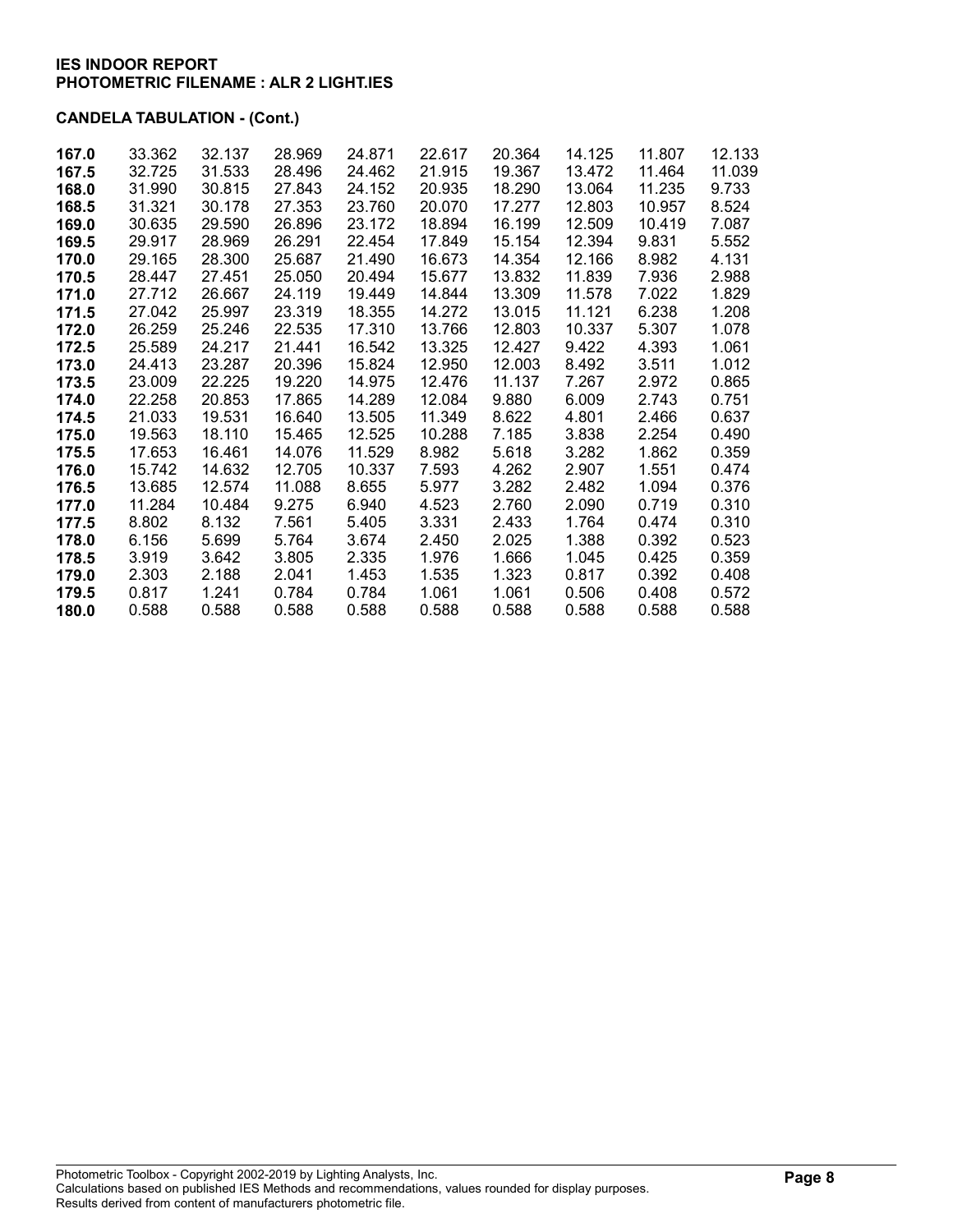#### ZONAL LUMEN SUMMARY

| Zone     | Lumens | %Lamp | %Fixt  |
|----------|--------|-------|--------|
| $0 - 20$ | 66.57  | N.A.  | 7.40   |
| $0 - 30$ | 152.86 | N.A.  | 16.90  |
| $0 - 40$ | 257.22 | N.A.  | 28.50  |
| $0 - 60$ | 440.13 | N.A.  | 48.70  |
| $0 - 80$ | 582.30 | N.A.  | 64.40  |
| $0 - 90$ | 639.75 | N.A.  | 70.80  |
| 10-90    | 624.66 | N.A.  | 69.10  |
| 20-40    | 190.65 | N.A.  | 21.10  |
| 20-50    | 289.01 | N.A.  | 32.00  |
| 40-70    | 258.29 | N.A.  | 28.60  |
| 60-80    | 142.17 | N.A.  | 15.70  |
| 70-80    | 66.79  | N.A.  | 7.40   |
| 80-90    | 57.45  | N.A.  | 6.40   |
| 90-110   | 105.03 | N.A.  | 11.60  |
| 90-120   | 151.33 | N.A.  | 16.70  |
| 90-130   | 190.03 | N.A.  | 21.00  |
| 90-150   | 242.25 | N.A.  | 26.80  |
| 90-180   | 264.34 | N.A.  | 29.20  |
| 110-180  | 159.32 | N.A.  | 17.60  |
| 0-180    | 904.09 | N.A.  | 100.00 |

Total Luminaire Efficiency = N.A.%

### ZONAL LUMEN SUMMARY

| Zone    | Lumens |
|---------|--------|
| 0-10    | 15.08  |
| 10-20   | 51.48  |
| 20-30   | 86.30  |
| 30-40   | 104.36 |
| 40-50   | 98.36  |
| 50-60   | 84.55  |
| 60-70   | 75.38  |
| 70-80   | 66.79  |
| 80-90   | 57.45  |
| 90-100  | 53.53  |
| 100-110 | 51.50  |
| 110-120 | 46.30  |
| 120-130 | 38.70  |
| 130-140 | 30.33  |
| 140-150 | 21.89  |
| 150-160 | 14.01  |
| 160-170 | 6.89   |
| 170-180 | 1.20   |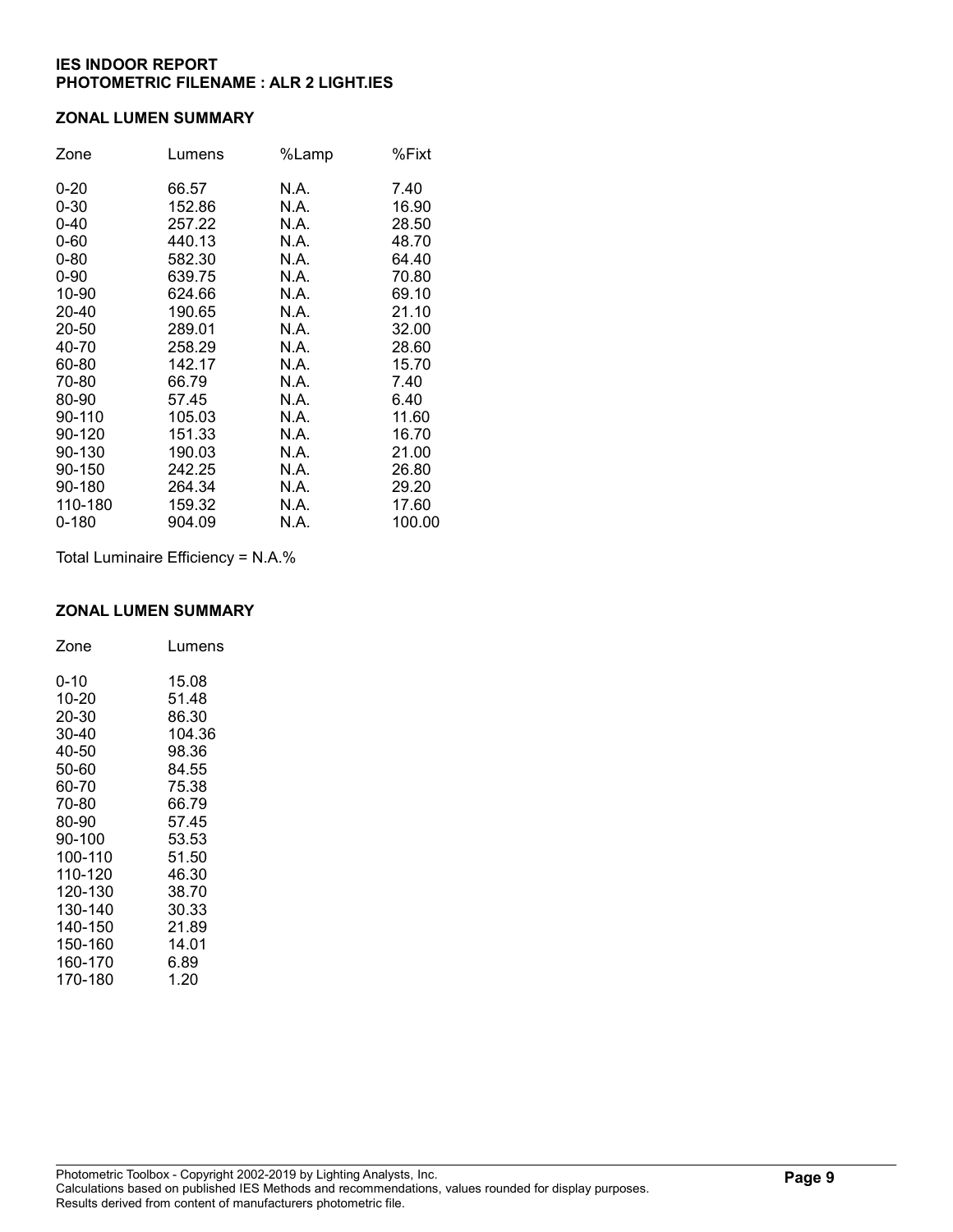### COEFFICIENTS OF UTILIZATION - ZONAL CAVITY METHOD

Effective Floor Cavity Reflectance 0.20

| <b>RC</b>      |             | 80 |                 | 70          |                 | 50           |     | 30       |     | 10       |     |    |
|----------------|-------------|----|-----------------|-------------|-----------------|--------------|-----|----------|-----|----------|-----|----|
| <b>RW</b>      | 70 50 30 10 |    |                 | 70 50 30 10 |                 | 50 30        | -10 | 50 30    | -10 | 50 30    | -10 | 0  |
| $\Omega$       |             |    | 112 112 112 112 |             | 106 106 106 106 | 95 95 95     |     | 85 85 85 |     | 75 75 75 |     | 71 |
| $\overline{1}$ | 10094 89 85 |    |                 | 94 89 85 81 |                 | 80 76 73     |     | 71 68 66 |     | 63 61 59 |     | 54 |
| 2              | 90 81 74 68 |    |                 | 85 77 70 65 |                 | 69 64 59     |     | 61 57 53 |     | 54 51 48 |     | 44 |
| 3              | 82 71 63 56 |    |                 | 77 67 60 54 |                 | 60 54 49     |     | 54 49    | -44 | 47 44 40 |     | 37 |
| $\overline{4}$ | 75 63 54 47 |    |                 | 70 60 51 45 |                 | 53 47 41     |     | 48 42 38 |     | 42 38 34 |     | 31 |
| 5              | 69 56 47 40 |    |                 | 65 53 45 39 |                 | 48 41 36     |     | 43 37 33 |     | 38 33 30 |     | 27 |
| 6              | 63 50 41 35 |    |                 | 60 48 40 34 |                 | 43 36 31     |     | 38 33 28 |     | 34 30 26 |     | 23 |
| 7              | 59 45 37 31 |    |                 | 55 43 35 29 |                 | 39 32 27     |     | 35 29 25 |     | 31 27 23 |     | 21 |
| 8              | 54 41 33 27 |    |                 | 51 39 31 26 |                 | 36 29 24     |     | 32 26 22 |     | 29 24 21 |     | 18 |
| 9              | 51 38 30 24 |    |                 | 48 36 28 23 |                 | 33 26 22     |     | 29 24 20 |     | 27 22 19 |     | 16 |
| 10             | 47 35 27 22 |    |                 | 45 33 26 21 |                 | $30\,24\,20$ |     | 27 22 18 |     | 25 20 17 |     | 15 |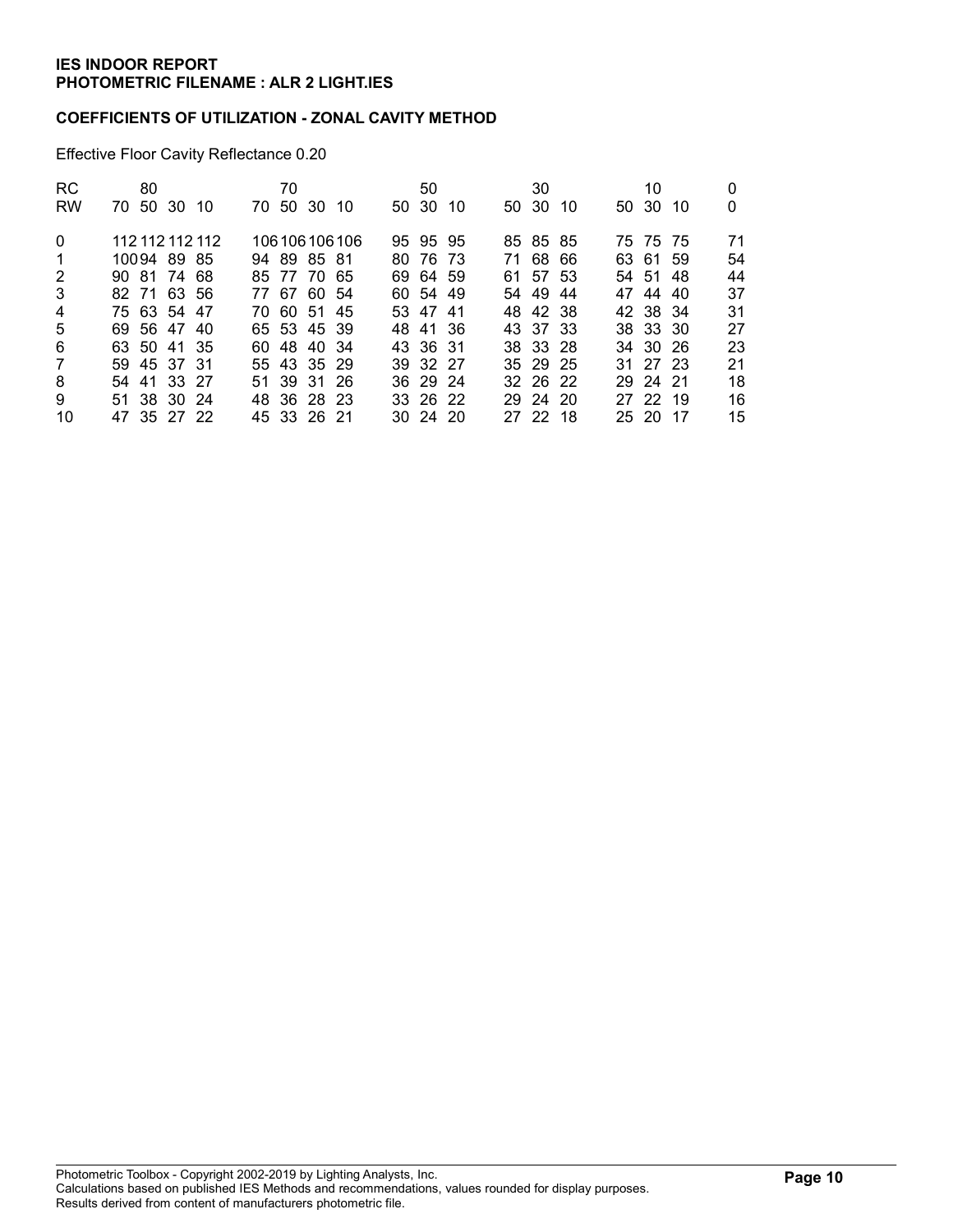### UGR TABLE - CORRECTED

| Reflectances<br><b>Ceiling Cavity</b><br>Walls<br><b>Floor Cavity</b> |        | 70<br>50<br>20              | 70<br>30<br>20 | 50<br>50<br>20 | 50<br>30<br>20 | 30<br>30<br>20 | 70<br>50<br>20 | 70<br>30<br>20            | 50<br>50<br>20 | 50<br>30<br>20 | 30<br>30<br>20 |  |
|-----------------------------------------------------------------------|--------|-----------------------------|----------------|----------------|----------------|----------------|----------------|---------------------------|----------------|----------------|----------------|--|
|                                                                       |        |                             |                |                |                |                |                |                           |                |                |                |  |
| Room Size                                                             |        | <b>UGR Viewed Crosswise</b> |                |                |                |                |                | <b>UGR Viewed Endwise</b> |                |                |                |  |
| $X=2H$                                                                | $Y=2H$ | 12.1                        | 13.3           | 12.9           | 14.1           | 15.0           | 10.4           | 11.5                      | 11.1           | 12.3           | 13.2           |  |
|                                                                       | 3H     | 14.4                        | 15.5           | 15.2           | 16.3           | 17.2           | 12.2           | 13.3                      | 13.0           | 14.0           | 15.0           |  |
|                                                                       | 4H     | 15.6                        | 16.6           | 16.3           | 17.4           | 18.3           | 13.0           | 14.0                      | 13.8           | 14.8           | 15.8           |  |
|                                                                       | 6H     | 16.6                        | 17.6           | 17.4           | 18.4           | 19.4           | 13.7           | 14.7                      | 14.5           | 15.5           | 16.5           |  |
|                                                                       | 8H     | 17.2                        | 18.1           | 18.0           | 18.9           | 19.9           | 14.1           | 15.0                      | 14.9           | 15.8           | 16.8           |  |
|                                                                       | 12H    | 17.7                        | 18.5           | 18.5           | 19.3           | 20.3           | 14.4           | 15.2                      | 15.2           | 16.1           | 17.1           |  |
| 4H                                                                    | 2H     | 12.8                        | 13.8           | 13.5           | 14.6           | 15.5           | 11.3           | 12.3                      | 12.1           | 13.1           | 14.1           |  |
|                                                                       | 3H     | 15.3                        | 16.2           | 16.1           | 17.0           | 18.0           | 13.4           | 14.2                      | 14.1           | 15.0           | 16.0           |  |
|                                                                       | 4H     | 16.6                        | 17.4           | 17.4           | 18.2           | 19.2           | 14.3           | 15.1                      | 15.1           | 15.9           | 16.9           |  |
|                                                                       | 6H     | 17.9                        | 18.6           | 18.7           | 19.4           | 20.4           | 15.2           | 15.9                      | 16.0           | 16.7           | 17.7           |  |
|                                                                       | 8H     | 18.5                        | 19.1           | 19.3           | 20.0           | 21.0           | 15.6           | 16.2                      | 16.4           | 17.1           | 18.1           |  |
|                                                                       | 12H    | 19.1                        | 19.7           | 19.9           | 20.6           | 21.6           | 16.0           | 16.6                      | 16.8           | 17.4           | 18.5           |  |
| 8H                                                                    | 4H     | 17.0                        | 17.7           | 17.8           | 18.5           | 19.5           | 15.0           | 15.6                      | 15.8           | 16.5           | 17.5           |  |
|                                                                       | 6H     | 18.5                        | 19.1           | 19.3           | 19.9           | 21.0           | 16.1           | 16.6                      | 16.9           | 17.5           | 18.5           |  |
|                                                                       | 8H     | 19.3                        | 19.8           | 20.1           | 20.6           | 21.7           | 16.6           | 17.1                      | 17.4           | 18.0           | 19.0           |  |
|                                                                       | 12H    | 20.0                        | 20.5           | 20.9           | 21.4           | 22.5           | 17.1           | 17.6                      | 18.0           | 18.4           | 19.5           |  |
| 12H                                                                   | 4H     | 17.1                        | 17.7           | 17.9           | 18.5           | 19.6           | 15.1           | 15.8                      | 16.0           | 16.6           | 17.7           |  |
|                                                                       | 6H     | 18.6                        | 19.1           | 19.5           | 20.0           | 21.1           | 16.3           | 16.8                      | 17.2           | 17.7           | 18.8           |  |
|                                                                       | 8H     | 19.5                        | 19.9           | 20.3           | 20.8           | 21.9           | 16.9           | 17.4                      | 17.8           | 18.3           | 19.4           |  |

Maximum UGR = 22.5